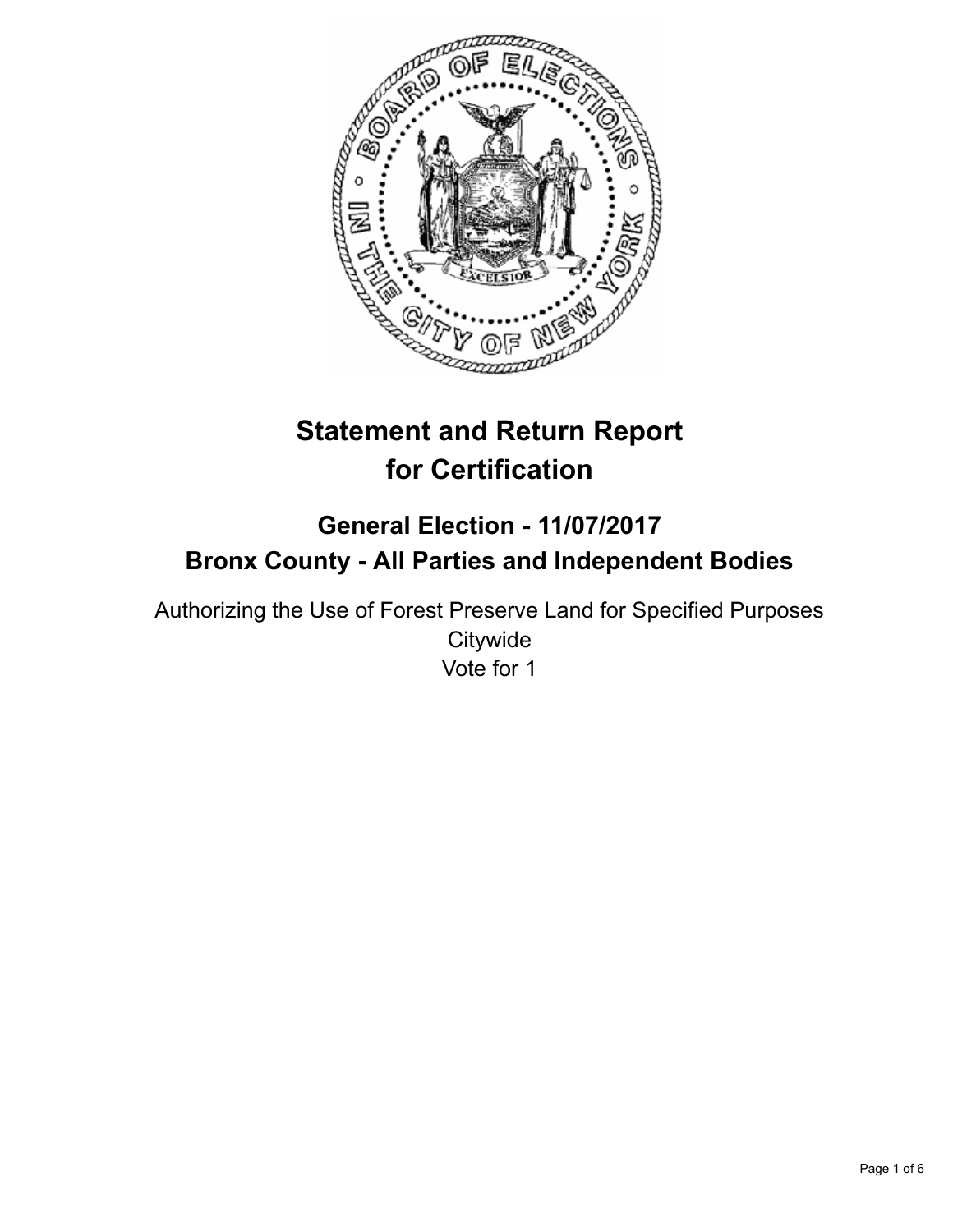

| <b>PUBLIC COUNTER</b>                                    | 10,663 |
|----------------------------------------------------------|--------|
| <b>MANUALLY COUNTED EMERGENCY</b>                        | 0      |
| ABSENTEE / MILITARY                                      | 266    |
| AFFIDAVIT                                                | 176    |
| <b>Total Ballots</b>                                     | 11,105 |
| Less - Inapplicable Federal/Special Presidential Ballots | 0      |
| <b>Total Applicable Ballots</b>                          | 11,105 |
| <b>YES</b>                                               | 3,045  |
| <b>NO</b>                                                | 5,476  |
| <b>Total Votes</b>                                       | 8,521  |
| Unrecorded                                               | 2.584  |

# **Assembly District 78**

| <b>PUBLIC COUNTER</b>                                    | 8,417 |
|----------------------------------------------------------|-------|
| <b>MANUALLY COUNTED EMERGENCY</b>                        | 0     |
| ABSENTEE / MILITARY                                      | 263   |
| AFFIDAVIT                                                | 125   |
| <b>Total Ballots</b>                                     | 8,805 |
| Less - Inapplicable Federal/Special Presidential Ballots | 0     |
| <b>Total Applicable Ballots</b>                          | 8,805 |
| <b>YES</b>                                               | 2,887 |
| <b>NO</b>                                                | 4,139 |
| <b>Total Votes</b>                                       | 7,026 |
| Unrecorded                                               | 1.779 |

| <b>PUBLIC COUNTER</b>                                    | 11,935 |
|----------------------------------------------------------|--------|
| <b>MANUALLY COUNTED EMERGENCY</b>                        | 0      |
| ABSENTEE / MILITARY                                      | 303    |
| AFFIDAVIT                                                | 147    |
| <b>Total Ballots</b>                                     | 12,385 |
| Less - Inapplicable Federal/Special Presidential Ballots | 0      |
| <b>Total Applicable Ballots</b>                          | 12,385 |
| <b>YES</b>                                               | 3,290  |
| NO.                                                      | 6,280  |
| <b>Total Votes</b>                                       | 9,570  |
| Unrecorded                                               | 2.815  |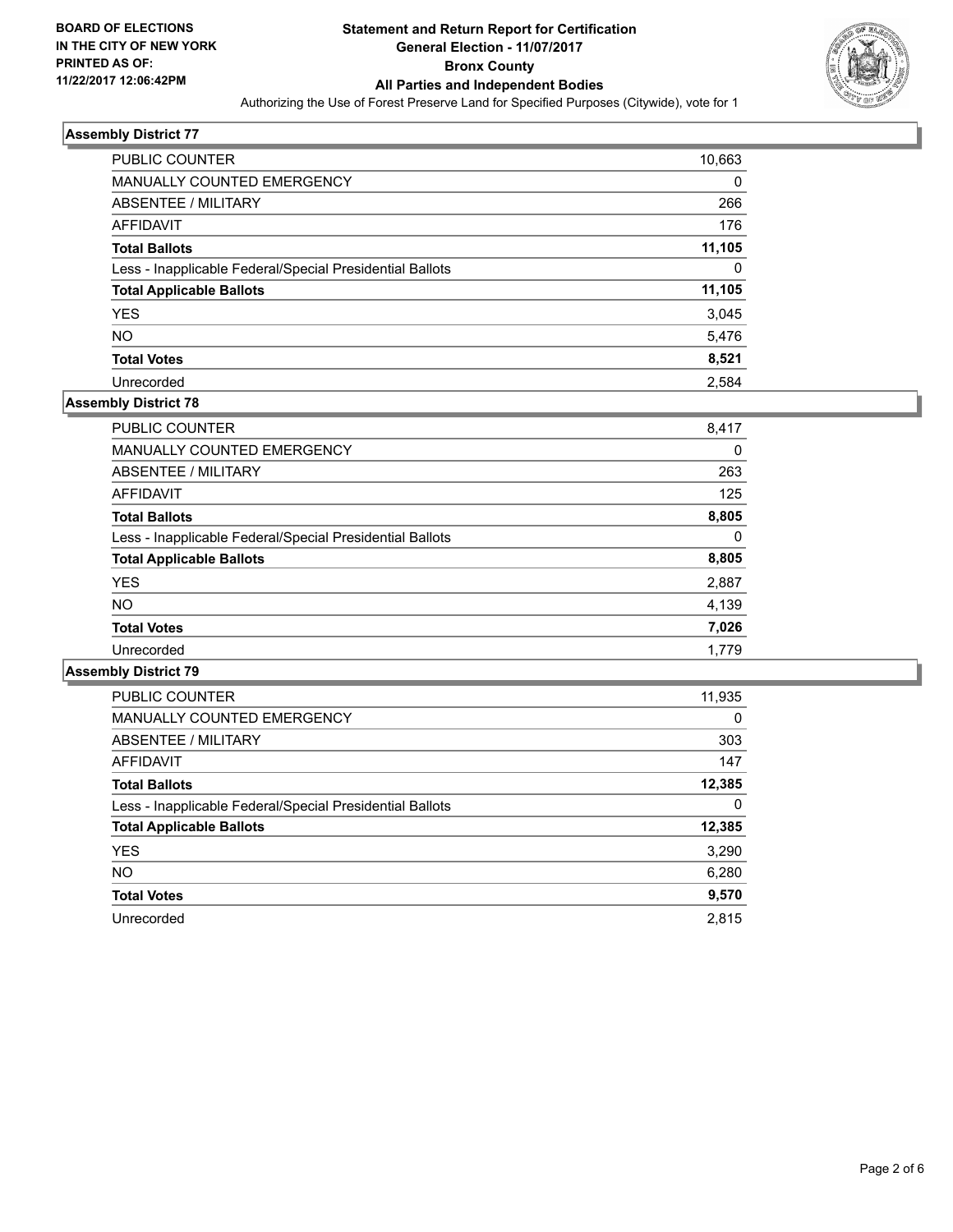

| <b>PUBLIC COUNTER</b>                                    | 13,366 |
|----------------------------------------------------------|--------|
| <b>MANUALLY COUNTED EMERGENCY</b>                        | 0      |
| ABSENTEE / MILITARY                                      | 565    |
| AFFIDAVIT                                                | 189    |
| <b>Total Ballots</b>                                     | 14,120 |
| Less - Inapplicable Federal/Special Presidential Ballots | 0      |
| <b>Total Applicable Ballots</b>                          | 14,120 |
| <b>YES</b>                                               | 4,352  |
| <b>NO</b>                                                | 6,940  |
| <b>Total Votes</b>                                       | 11,292 |
| Unrecorded                                               | 2.828  |

# **Assembly District 81**

| <b>PUBLIC COUNTER</b>                                    | 19,332 |
|----------------------------------------------------------|--------|
| <b>MANUALLY COUNTED EMERGENCY</b>                        | 0      |
| ABSENTEE / MILITARY                                      | 870    |
| AFFIDAVIT                                                | 273    |
| <b>Total Ballots</b>                                     | 20,475 |
| Less - Inapplicable Federal/Special Presidential Ballots | 0      |
| <b>Total Applicable Ballots</b>                          | 20,475 |
| <b>YES</b>                                               | 8,101  |
| <b>NO</b>                                                | 9,486  |
| <b>Total Votes</b>                                       | 17,587 |
| Unrecorded                                               | 2,888  |

| <b>PUBLIC COUNTER</b>                                    | 22,864   |
|----------------------------------------------------------|----------|
| <b>MANUALLY COUNTED EMERGENCY</b>                        | $\Omega$ |
| ABSENTEE / MILITARY                                      | 570      |
| AFFIDAVIT                                                | 199      |
| <b>Total Ballots</b>                                     | 23,633   |
| Less - Inapplicable Federal/Special Presidential Ballots | 0        |
| <b>Total Applicable Ballots</b>                          | 23,633   |
| <b>YES</b>                                               | 7,028    |
| NO.                                                      | 13,318   |
| <b>Total Votes</b>                                       | 20,346   |
| Unrecorded                                               | 3.287    |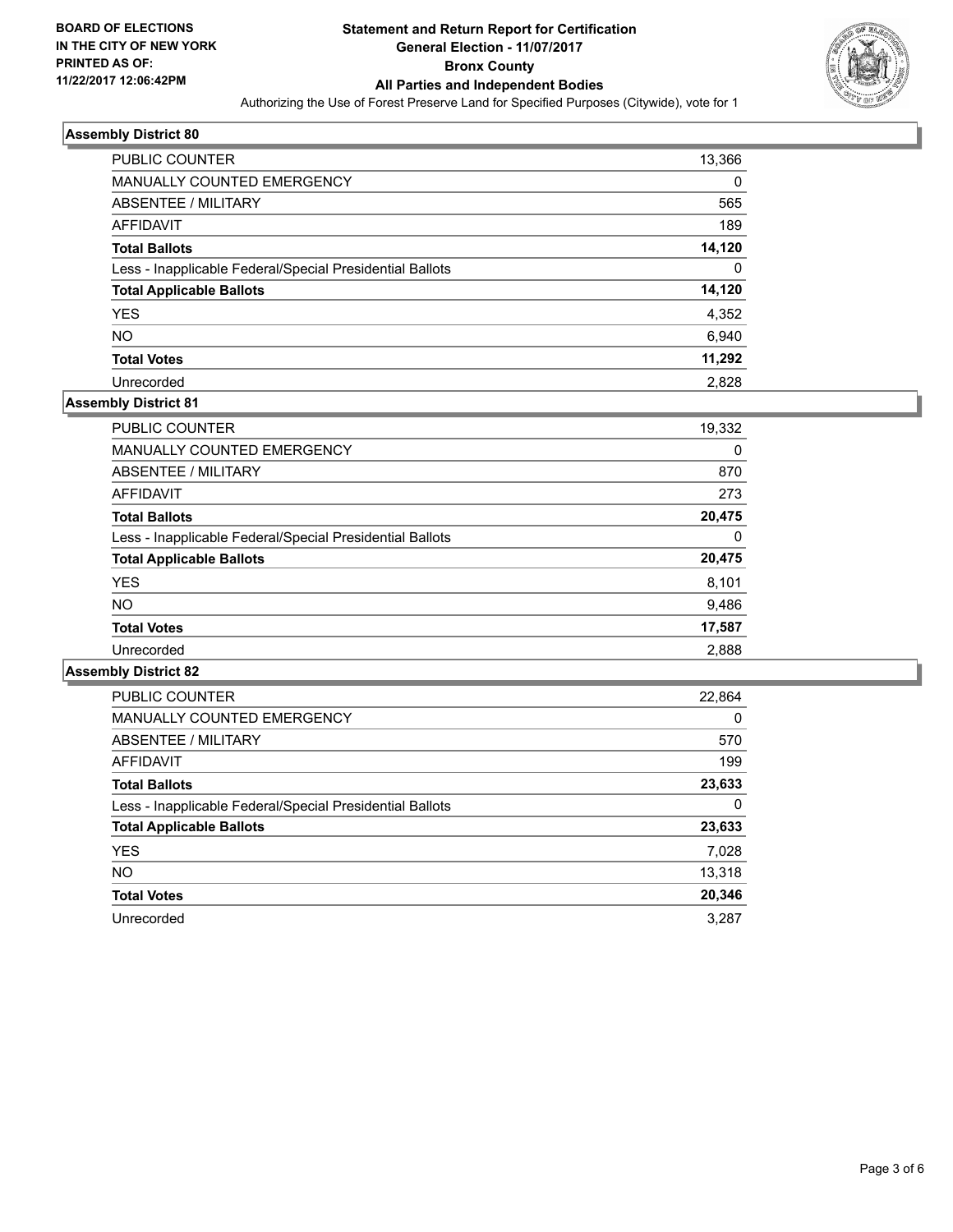

| <b>PUBLIC COUNTER</b>                                    | 15,511 |
|----------------------------------------------------------|--------|
| <b>MANUALLY COUNTED EMERGENCY</b>                        | 0      |
| ABSENTEE / MILITARY                                      | 464    |
| AFFIDAVIT                                                | 161    |
| <b>Total Ballots</b>                                     | 16,136 |
| Less - Inapplicable Federal/Special Presidential Ballots | 0      |
| <b>Total Applicable Ballots</b>                          | 16,136 |
| <b>YES</b>                                               | 4,614  |
| <b>NO</b>                                                | 8,525  |
| <b>Total Votes</b>                                       | 13,139 |
| Unrecorded                                               | 2.997  |

# **Assembly District 84**

| 9,887  |
|--------|
| 0      |
| 206    |
| 156    |
| 10.249 |
| 0      |
| 10,249 |
| 2,918  |
| 4,765  |
| 7,683  |
| 2,566  |
|        |

| <b>PUBLIC COUNTER</b>                                    | 10,590 |
|----------------------------------------------------------|--------|
| <b>MANUALLY COUNTED EMERGENCY</b>                        | 0      |
| ABSENTEE / MILITARY                                      | 225    |
| <b>AFFIDAVIT</b>                                         | 163    |
| <b>Total Ballots</b>                                     | 10,978 |
| Less - Inapplicable Federal/Special Presidential Ballots | 0      |
| <b>Total Applicable Ballots</b>                          | 10,978 |
| <b>YES</b>                                               | 3,065  |
| NO.                                                      | 5,697  |
| <b>Total Votes</b>                                       | 8,762  |
| Unrecorded                                               | 2.216  |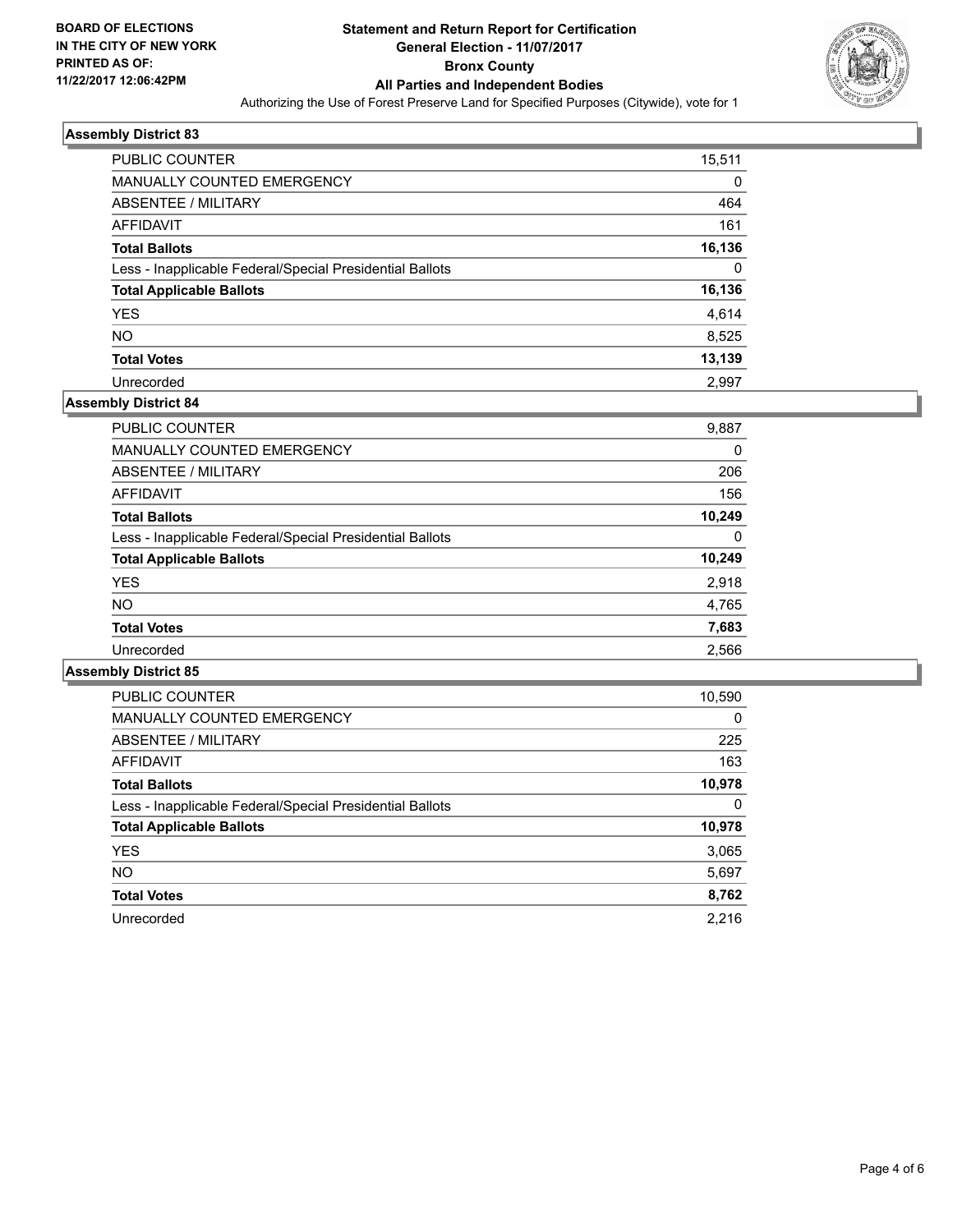

| <b>PUBLIC COUNTER</b>                                    | 8,359 |
|----------------------------------------------------------|-------|
| MANUALLY COUNTED EMERGENCY                               | 0     |
| ABSENTEE / MILITARY                                      | 190   |
| AFFIDAVIT                                                | 153   |
| <b>Total Ballots</b>                                     | 8,702 |
| Less - Inapplicable Federal/Special Presidential Ballots | 0     |
| <b>Total Applicable Ballots</b>                          | 8,702 |
| <b>YES</b>                                               | 2,453 |
| <b>NO</b>                                                | 3,646 |
| <b>Total Votes</b>                                       | 6,099 |
| Unrecorded                                               | 2.603 |

| <b>PUBLIC COUNTER</b>                                    | 12,643 |
|----------------------------------------------------------|--------|
| <b>MANUALLY COUNTED EMERGENCY</b>                        | 0      |
| ABSENTEE / MILITARY                                      | 312    |
| AFFIDAVIT                                                | 174    |
| <b>Total Ballots</b>                                     | 13,129 |
| Less - Inapplicable Federal/Special Presidential Ballots | 0      |
| <b>Total Applicable Ballots</b>                          | 13,129 |
| <b>YES</b>                                               | 3,788  |
| <b>NO</b>                                                | 6,712  |
| <b>Total Votes</b>                                       | 10,500 |
| Unrecorded                                               | 2.629  |